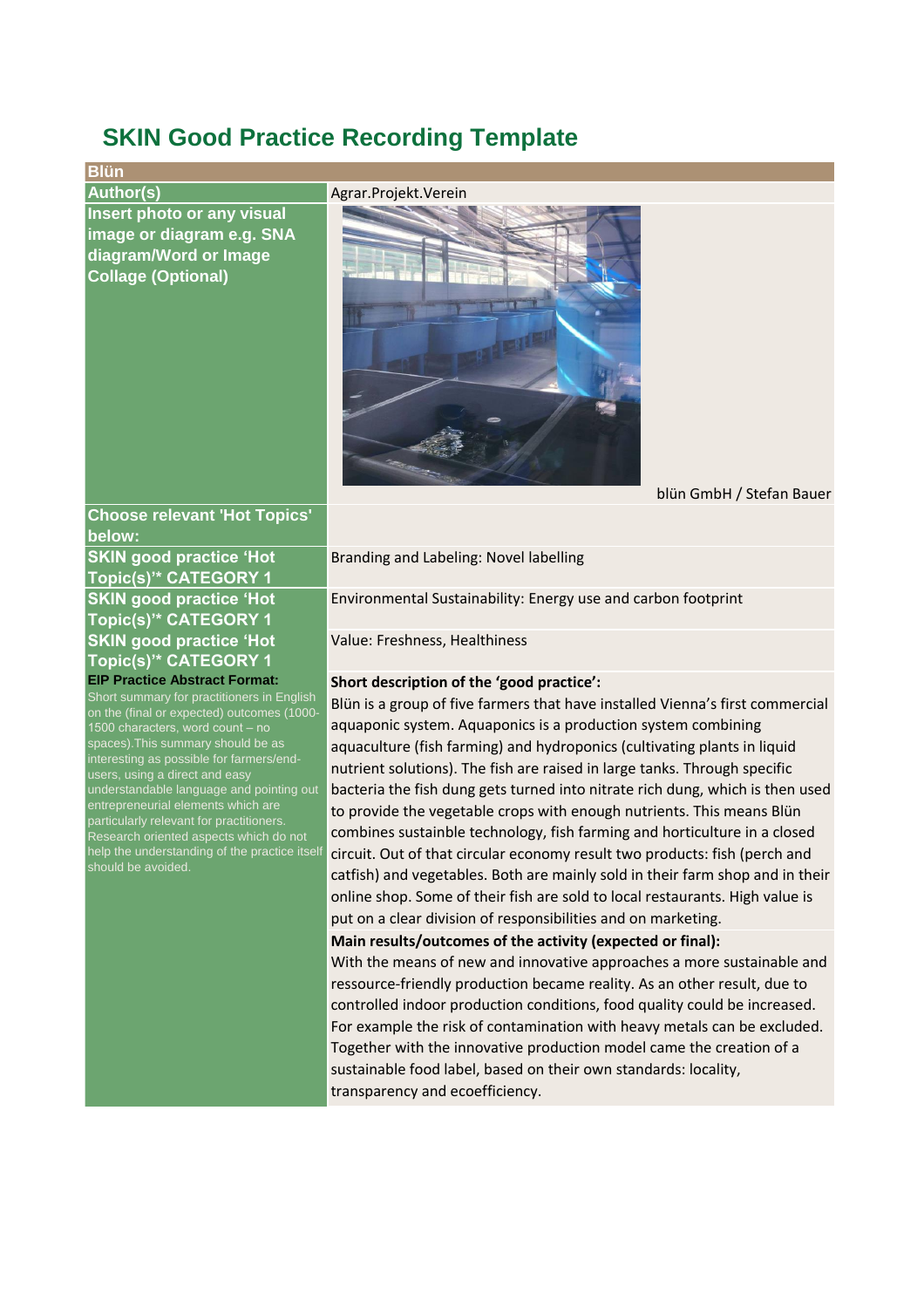

**Short summary for practitioners in native language on the (final or expected) outcomes** (1000-1500 characters, word count – no spaces). This summary should be as interesting as possible for farmers/end-users, using a direct and easy understandable language and pointing out entrepreneurial elements which are particularly relevant for practitioners. Research oriented aspects which do not help the understanding of the practice itself should be avoided.

# **The main practical recommendation(s): what would be the main added value/benefit or opportunities to the end-user if the generated knowledge were implemented? How can the practitioner make use of the results?**

Blün's concept reduces waste in horticulture and fish farming through the cycling of nutrients. One kilo of feed converts into one kilo of fish. The farm is located in an urban area, right next to its consumers. Costumers benefit from Blün's strict criteria, offering its costumers only local, transparent and ecoefficient products.

### **Further information/Reference:**

## https://bluen.at

# **Short description of the 'good practice':**

Blün ist eine Gruppe von fünf Landwirten, welche Wiens erste kommerzielle Aquaponikanlage in Betrieb nahmen. Aquaponik ist ein Produktionssystem, welches Aquakultur (Fischzucht) und Hydroponik (Pflanzenproduktion in flüssiger Nährstofflösung). Die Fische werden in großen Becken gezüchtet. Durch den Einsatz von speziellen Bakterien wird der Fischdung in nitratreichen Dünger umgewandelt. Dieser kommt dann als Nährstofflieferant für die Gemüseproduktion in Einsatz. Das bedeutet Blün kombiniert nachhaltige Technologie, Fischzucht und Gemüsebau in einem geschlossenen Kreislauf. Aus dieser Kreislaufwirtschaft entstehen zwei Produkte: Fisch (Barsch und Wels) und Gemüse. Beides wird sowohl im Hofladen als auch im Online Shop angeboten. Lokale Restaurants zählen auch zu deren Abnehmern\*Innen. Großer Wert wird auf Arbeitsteilung und auf Marketing gelegt.

# **Main results/outcomes of the activity (expected or final):**

Eine nachhaltige und ressourcenschonende Produktionsform konnte durch neue und innovative Ansätze realisiert werden. Ein weiteres Ergebnis ist die gesteigerte Lebensmittelqualität der Produkte, durch kontrollierte Indoorproduktion. So kann beispielsweise die Kontamination mit Schwermetallen ausgeschlossen werden.

Geimeinsam mit dem innovativen Produktionsmodel kam die Entwicklung eines nachhaltigen Gütesiegels, welches auf eigenen Kriterien aufbaut: Regionalität, Transparenz und Ökoeffizienz.

**The main practical recommendation(s): what would be the main added value/benefit or opportunities to the end-user if the generated knowledge were implemented? How can the practitioner make use of the results?**

Blüns Konzept reduziert Abfall im Gemüsebau und in der Fischzucht, durch die Zirkulation von Nährstoffen. Ein Kilogramm an Futter wird in ein Kilogramm an Fisch umgewandelt. Der Betrieb befindet sich in einer Stadt, sprich in nächster Nähe zu seinen Kunden\*Innen. Diese profitieren von Blüns strikten Kriterien, welche ausschließlich lokale, transparente und ökoeffiziente Produkte versprechen.

**Further information/Reference:** https://bluen.at